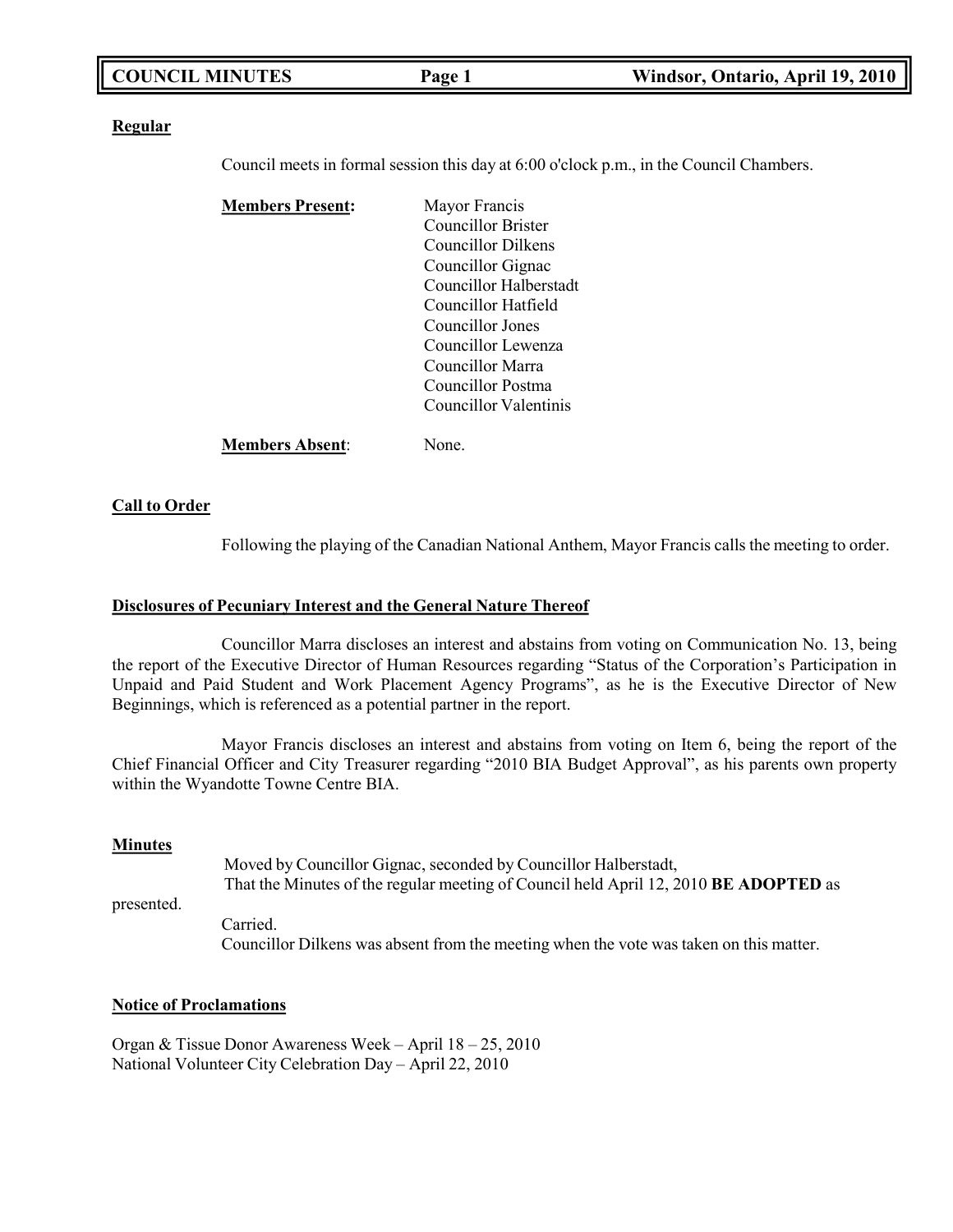# **COUNCIL MINUTES Page 2 April 19, 2010**

# **Committee of the Whole**

Moved by Councillor Hatfield, seconded by Councillor Jones,

That Council do now rise and move into Committee of the Whole with the Mayor presiding for the purpose of dealing with:

- (a) communication items;
- (b) consent agenda;
- (c) hearing requests for deferrals or referrals of any items of business;
- (d) hearing presentations and delegations;
- (e) consideration of business items;
- (f) consideration of Committee reports:
	- (i) **Report of Special In-Camera Meeting or other Committee as may be held prior to Council** (if scheduled);
	- (ii) **Report of the Striking Committee** of its meeting held April 12, 2010;
- (g) consideration of by-law 60-2010.

Carried.

Councillor Dilkens was absent from the meeting when the vote was taken on this matter.

# **Communications**

Moved by Councillor Lewenza, seconded by Councillor Jones,

**M117–2010** That the following Communication Items 1 to 4 and 8 to 17 inclusive, as set forth in the Council Agenda **BE REFERRED** as noted except Communication No. 5, 6 and 7, which are dealt with as follows:

# **Communication No. 5:**

Moved by Councillor Hatfield, seconded by Councillor Postma,

**M118-2010** That the correspondence from the Commanding Officer, HMCS Hunter, dated March 23, 2010 regarding "Navy Way" **BE RECEIVED**, and further, that Administration **BE DIRECTED** to prepare a report outlining various options available for Council to consider with regards to the requests outlined in the letter. Carried.

# **Communication No. 6:**

Moved by Councillor Marra, seconded by Councillor Hatfield,

**M119-2010** That Council **APPROVE** a "full page option" in the amount of \$2,000 for advertising purposes, for the "2010 Negev Dinner in Tribute to The Honourable Sandra Pupatello", which will be held on Tuesday, June 8, 2010.

> Carried. Councillor Halberstadt voting nay.

# **Communication No. 7:**

Moved by Councillor Hatfield, seconded by Councillor Jones,

**M120-2010** That Council **ENDORSE** the resolution regarding "Wind Energy" adopted by Amherstburg Council on March 8, 2010.

Carried.

Councillor Lewenza was absent from the meeting when the vote was taken on this matter.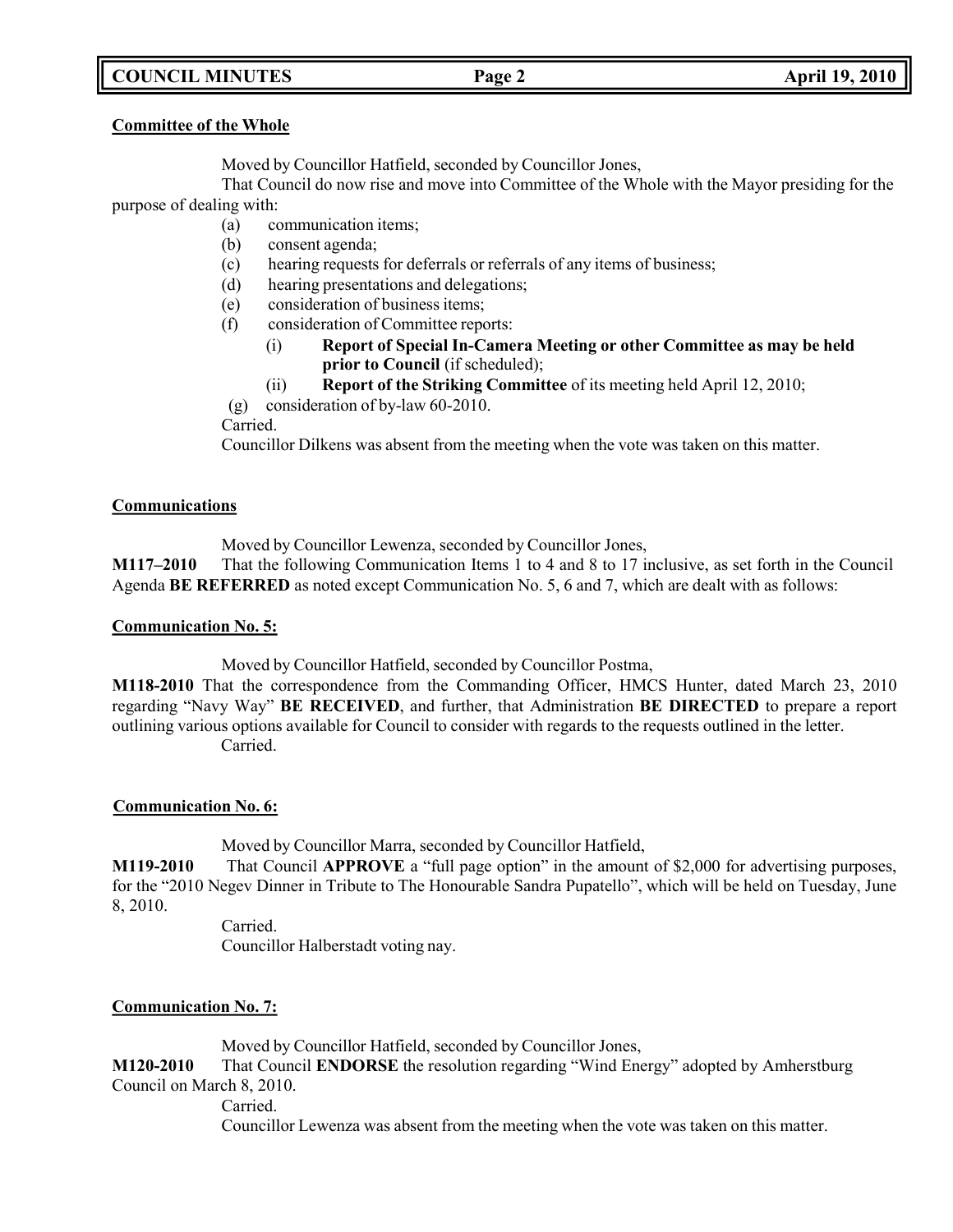# **COUNCIL MINUTES Page 3 April 19, 2010**

# **LOST MOTION – Communication No. 12**

Moved by Councillor Halberstadt, seconded by Councillor Gignac,

That the report of the City Clerk dated April 14, 2010 regarding the extension of contract for the Integrity Commissioner **BE RECEIVED** by Council for information as amended, maintaining existing investigation protocols as opposed to those used in the City of Toronto.

The motion is **put** and is **lost**.

Aye votes: Councillors Halberstadt, Gignac and Brister.

Nay votes: Councillors Postma, Lewenza, Hatfield, Marra, Valentinis, Jones and Dilkens.

| <b>Item</b>      | From                                    | <b>Description</b>                                                                               |
|------------------|-----------------------------------------|--------------------------------------------------------------------------------------------------|
|                  |                                         | Decision of the Ontario Agency for Health Protection (OAHPP) to close                            |
|                  | Ministry of Health &                    | the Windsor Public Health Laboratory (PHL)                                                       |
| $\mathbf{1}$     | Long-Term Care                          | <b>Community Development &amp; Health Commissioner</b>                                           |
|                  |                                         | Note & File                                                                                      |
|                  |                                         | <b>MH2010</b>                                                                                    |
|                  | Association of                          | First Payment of 2010 Now Received by AMO                                                        |
| $\overline{2}$   | Municipalities of Ontario               | <b>Chief Financial Officer &amp; City Treasurer</b><br><b>General Manager of Transit Windsor</b> |
|                  | (AMO)                                   | Note & File                                                                                      |
|                  |                                         | <b>MT2010</b>                                                                                    |
|                  | Association of                          | AMO Report to Members on March 2010 Board Meeting                                                |
| 3                | Municipalities of Ontario               | Note & File                                                                                      |
|                  | (AMO)                                   | <b>MMA2010</b>                                                                                   |
|                  | Association of                          | The Case for Joint and Several Liability Reform in Ontario                                       |
| $\overline{4}$   | Municipalities of Ontario               | <b>City Solicitor</b>                                                                            |
|                  | (AMO)                                   | Note & File                                                                                      |
|                  |                                         | <b>MMA2010</b>                                                                                   |
|                  |                                         | The Canadian Naval Centennial (CNC) Celebration                                                  |
| 5                | <b>National Defence</b>                 | <b>COUNCIL DIRECTION REQESTED</b>                                                                |
|                  |                                         | <b>Manager of Cultural Affairs</b><br><b>APR2010</b>                                             |
|                  |                                         | Jewish National Fund - Windsor - 2010 NEGEV Dinner in Tribute to                                 |
|                  |                                         | the Honourable Sandra Pupatello                                                                  |
| 6                | Office of the Mayor, City<br>of Windsor | <b>COUNCIL DIRECTION REQUESTED</b>                                                               |
|                  |                                         | <b>Chief Financial Officer &amp; City Treasurer</b>                                              |
|                  |                                         | <b>APR2010</b>                                                                                   |
|                  |                                         | Motion Regarding Wind Energy - March 8, 2010 Council Meeting                                     |
| $\boldsymbol{7}$ | The Corporation of the                  | <b>COUNCIL DIRECTION REQUESTED</b>                                                               |
|                  | Town of Amherstburg                     | <b>WECEC Committee</b>                                                                           |
|                  |                                         | <b>MU2010</b>                                                                                    |
| 8<br>of Essex    |                                         | Motion Regarding Wind Energy - March 8, 2010 Council Meeting                                     |
|                  | Corporation of the County               | <b>WECEC Committee</b><br>Note & File                                                            |
|                  |                                         | <b>MU2010</b>                                                                                    |
|                  |                                         | Spring 2010 Newsletter                                                                           |
| 9                |                                         | <b>Community Development &amp; Health Commissioner</b>                                           |
|                  | Pathway to Potential                    | Note & File                                                                                      |
|                  |                                         | SS/10488                                                                                         |
|                  |                                         |                                                                                                  |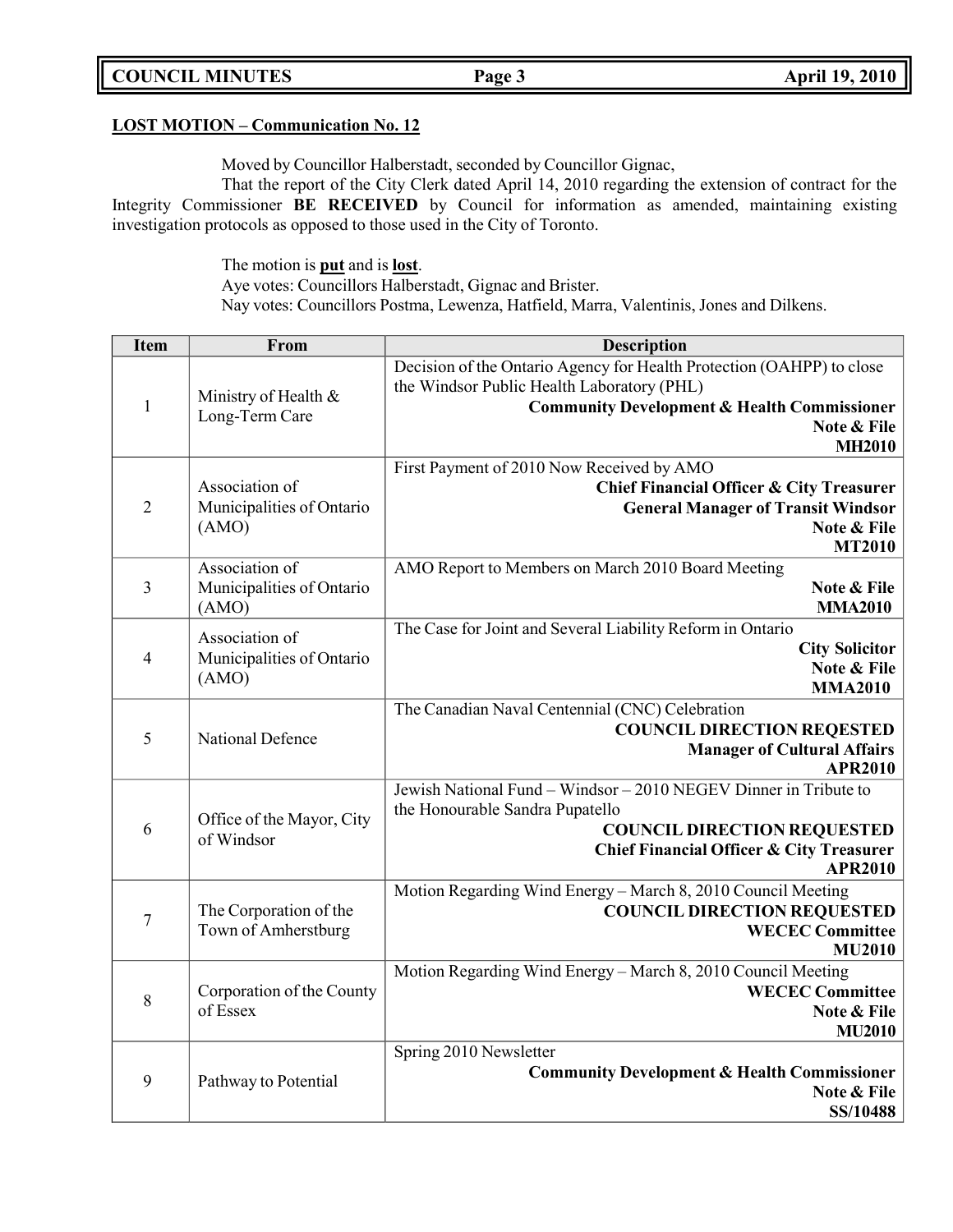**COUNCIL MINUTES Page 4 April 19, 2010**

| 10 | URS Canada Inc.                                        | Notice of Study Commencement and Public Information Centre -<br>Wednesday, April 28, 2010 – Widening of Highway 401 from North<br>Talbot Road to Dougall Parkway and Noise Barrier Installation in Two<br>Locations |
|----|--------------------------------------------------------|---------------------------------------------------------------------------------------------------------------------------------------------------------------------------------------------------------------------|
|    |                                                        | <b>City Engineer</b><br><b>City Solicitor</b><br>Note & File<br>SW/10073                                                                                                                                            |
| 11 | Manager of Development                                 | Application of Hanna's Homes Inc. for part lot control for property<br>located on the west side of Alexandra Ave.<br>Note & File<br><b>SPLC2010</b>                                                                 |
| 12 | City Clerk                                             | Integrity Commissioner - Extension of Contract<br>Note & File<br>GM/10017                                                                                                                                           |
| 13 | <b>Executive Director of</b><br><b>Human Resources</b> | Status of Corporation's Participation in Unpaid and Paid Student and<br><b>Work Placement Agency Programs</b><br>Note & File<br>AS/7869                                                                             |
| 14 | <b>Executive Director of</b><br><b>Human Resources</b> | Ministry of Labour Orders Issued Regarding Workplace Violence<br>Complaint<br>Note & File<br><b>ASU2010</b>                                                                                                         |
| 15 | <b>Community Development</b><br>& Health Commissioner  | <b>Local Immigration Partnership</b><br>Note & File<br><b>SS2010</b>                                                                                                                                                |
| 16 | Mayor's Youth Advisory<br>Committee                    | Minutes of meeting held April 7, 2010 ( <i>previously distributed</i> for<br>members of Council only) (copy available upon request)<br>Note & File<br><b>MB2010</b>                                                 |
| 17 | President, CUPE Local<br>82; and Response from<br>CAO  | 2010 National Day of Mourning<br>Note & File<br><b>APR2010</b>                                                                                                                                                      |

Carried.

Councillor Marra discloses an interest and abstains from voting on Communication No. 13.

# **Consent Agenda**

Moved by Councillor Postma, seconded by Councillor Valentinis,

That the following Consent Agenda and the recommendations contained in the administrative reports **BE APPROVED** as amended:

- Item 2 Application for the Apportionment of Unpaid Taxes<br>Item 4 Safer Communities 1.000 Officers Partnerships Pro
- Safer Communities  $-1,000$  Officers Partnerships Program Grant Agreement
- Item 5 Community Policing Partnership Grant Agreement, 2010-2012
- Item 6 2010 BIA Budget Approval
- Item 9 Agreement to Cross Union Gas High Pressure Gas Line

Carried. Mayor Francis discloses an interest and abstains from voting on Item No. 6.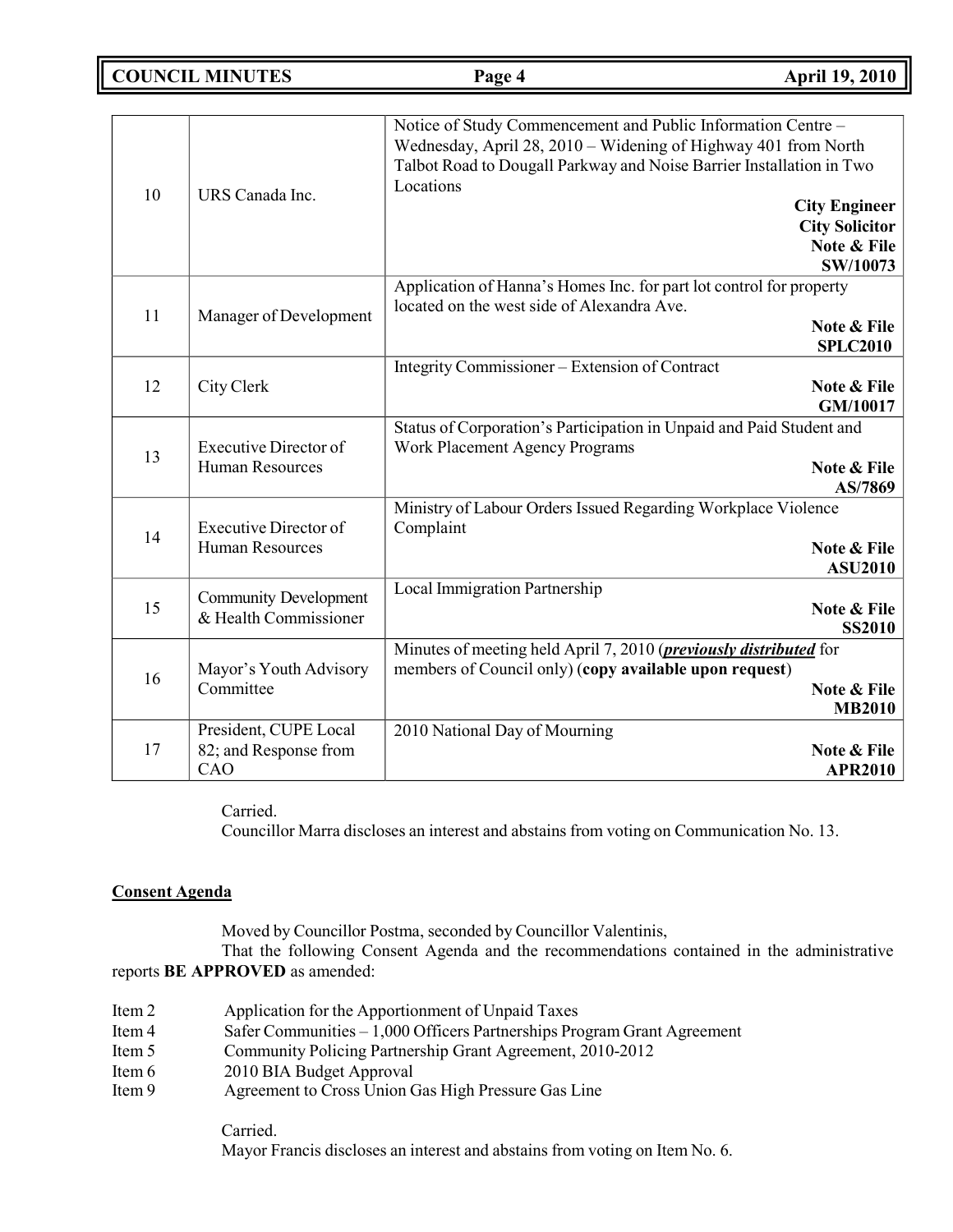# **COUNCIL MINUTES Page 5 April 19, 2010**

# **Deferrals and/or Referrals and Withdrawals**

# **Item 8 - Municipal Cultural Master Plan**

# **Pat Malicki, Ward 5 resident**

Pat Malicki, Ward 5 resident, appears before Council to speak in opposition to any consideration for deferring the "Municipal Cultural Master Plan" report prepared by the Manager of Cultural Affairs, as there have been plenty of consultation opportunities and the matter should not be delayed.

# **Chris Bush, Windsor Light Music Theatre**

Chris Bush, Windsor Light Music Theatre, appears before Council to speak in opposition to any consideration for deferring the "Municipal Cultural Master Plan" report prepared by the Manager of Cultural Affairs, as there have been plenty of consultation opportunities and the matter should not be delayed.

### **Justin Langlois, Arts Council Windsor & Region**

Justin Langlois, Arts Council Windsor & Region, appears before Council to speak in opposition to any consideration for deferring the "Municipal Cultural Master Plan" report prepared by the Manager of Cultural Affairs, as there have been plenty of consultation opportunities and the matter should not be delayed.

### **Jeth Mill, Executive Director, Windsor Symphony Orchestra**

Jeth Mill, Executive Director, Windsor Symphony Orchestra, appears before Council to speak in support of deferring the "Municipal Cultural Master Plan" report prepared by the Manager of Cultural Affairs, stating that the document has only been made public for a few days, and greater time is needed to review the material and to consider the ramifications of the proposed recommendations.

# **Pat Lewis, Windsor Endowment for the Arts**

Pat Lewis, Windsor Endowment for the Arts, appears before Council to speak in support of deferring the "Municipal Cultural Master Plan" report prepared by the Manager of Cultural Affairs, stating that the document has only been made public for a few days, and greater time is needed to review the material and to consider the ramifications of the proposed recommendations.

**Clerk's Note**: At the request of Council, the report of the Manager of Cultural Affairs dated March 8, 2010 regarding the "Municipal Cultural Master Plan" is deferred to the May 3, 2010 meeting of Council, to allow for all interested parties to review the materials.

APR/10206 8

(For final disposition of this matter, see Clause **CR145/2010** in Schedule "A" attached hereto.)

# **Item 10 - Request for Proposals – Parking Enforcement Services**

# **Jean Fox, President, CUPE Local 543**

Jean Fox, President, CUPE Local 543, appears before Council to request that the report of Administration regarding "Request for Proposals – Parking Enforcement Services" be deferred to the April 26, 2010 meeting of Council, to allow for opportunity to review the materials, which were only made public on April 15, and to allow for the preparation of a proper presentation to Council.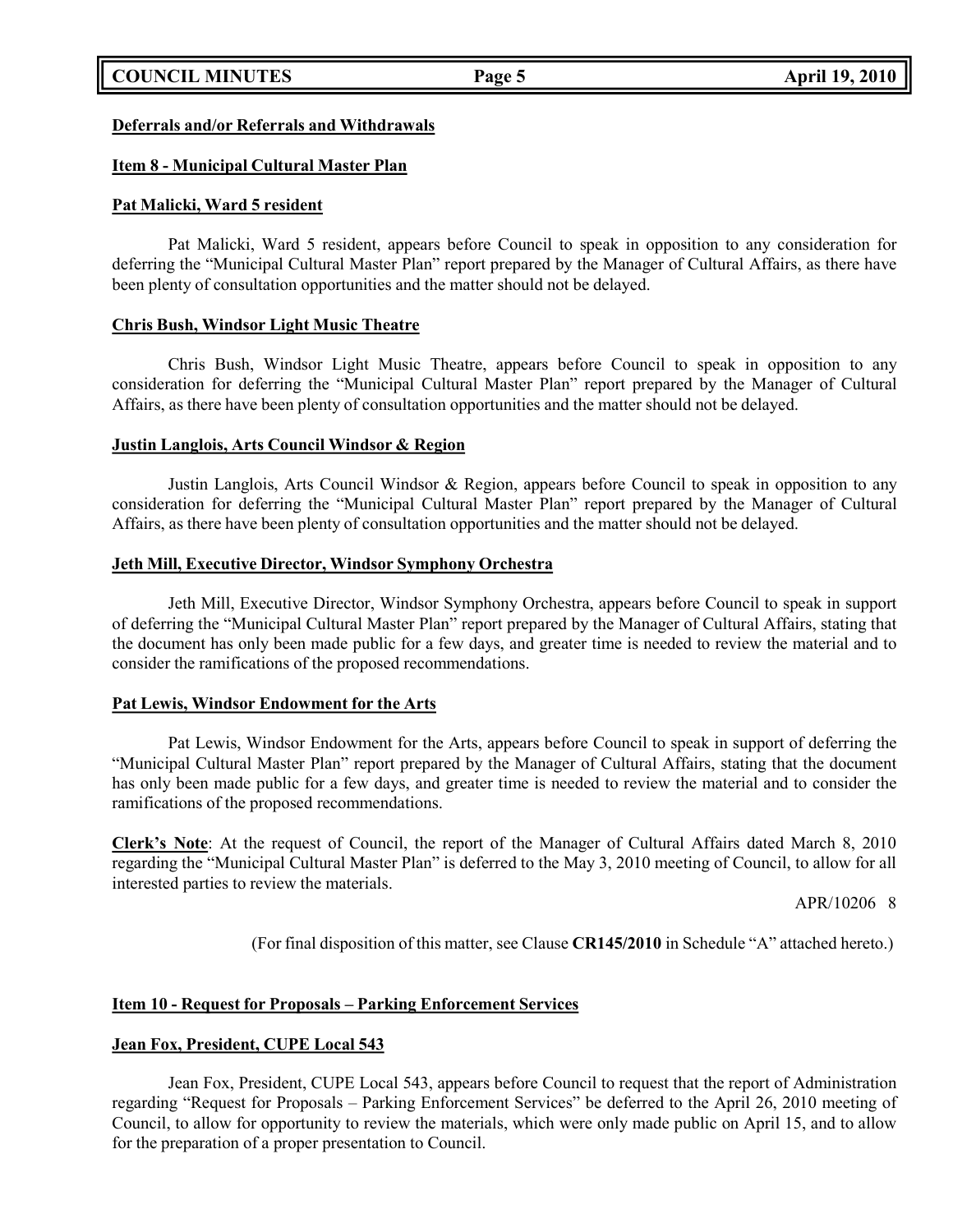|  | <b>COUNCIL MINUTES</b> |
|--|------------------------|
|--|------------------------|

### **Lt. Col. Morris Brause, CEO, Commissionaires Windsor**

Lt. Col. Morris Brause, CEO, Officer, Commissionaires Windsor, appears before Council to state agreement with the request to defer the report of Administration regarding "Request for Proposals – Parking Enforcement Services", as long as proponents are afforded opportunity to make presentations to Council.

### **Bill Baker, representing a Proponent**

Bill Baker, representing a Proponent, appears before Council to speak in opposition to the request to defer the report of Administration regarding "Request for Proposals – Parking Enforcement Services", stating that the matter should be addressed and next steps should be approved.

#### **Lloyd Stacey, representing a Proponent**

Lloyd Stacey, representing a Proponent, appears before Council to state agreement with the request to defer the report of Administration regarding "Request for Proposals – Parking Enforcement Services", as long as proponents are afforded opportunity to make presentations to Council.

Moved by Councillor Jones, seconded by Councillor Lewenza,

That the report of the City Solicitor dated April 14, 2010 entitled "Request for Proposals – Parking Enforcement Services" BE DEFERRED to the April 26, 2010 meeting of Council, to allow for all interested parties to review the material.

The motion is **put** and is **lost** and is therefore not being deferred. Aye votes: Councillors Jones, Lewenza and Postma. Nay votes: Councillors Brister, Halberstadt, Gignac, Hatfield, Marra, Valentinis and Dilkens.

AL/10528 10

(For final disposition of this matter, see Clause **CR147/2010** in Schedule "A" attached hereto.)

# **Item 7 - Museum Development Feasibility Study**

At the request of Council, this matter is being deferred to the May 3, 2010 meeting of Council.

APR/10168 7

(For final disposition of this matter, see Clause **CR144/2010** in Schedule "A" attached hereto.)

# **Presentations & Delegations:**

**MRB Hardware of Windsor Ltd., rezoning, 1482 Aubin Road, to permit a building expansion of approximately 176 sq. metres (1,900 sq. feet) to the existing Home Hardware store at 3930 Seminole Street and the creation of 10 additional parking spaces**

# **John Gillis, Agent representing MRB Hardware**

John Gillis, Agent representing MRB Hardware, appears before Council and is available for questions regarding the rezoning request for 1482 Aubin Road, to permit a building expansion of approximately 176 sq. metres (1,900 sq. feet) to the existing Home Hardware store at 3930 Seminole Street and the creation of 10 additional parking spaces.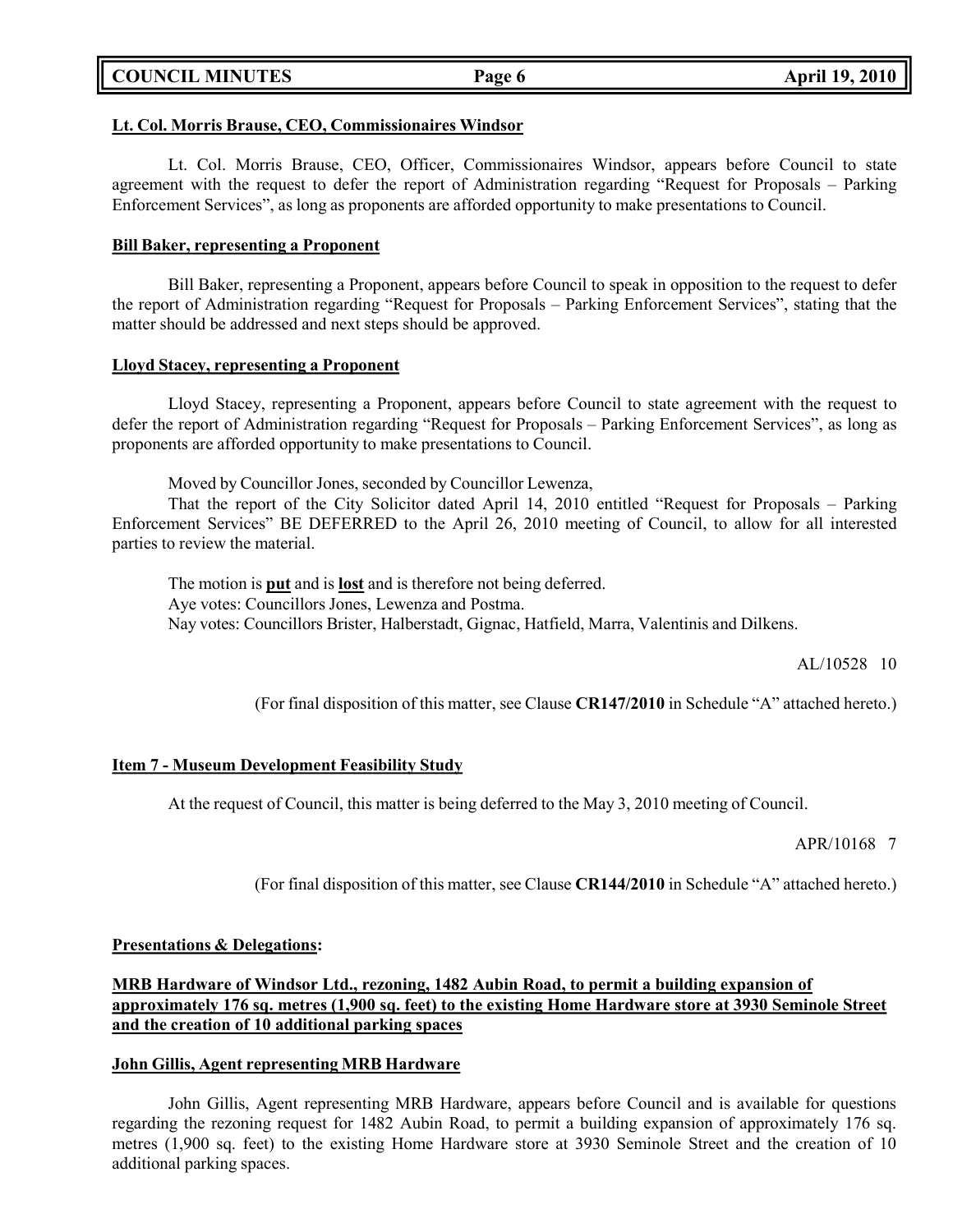# ZB/10590 **PAC 2**

(For final disposition of this matter, see Clause **CR149/2010** in Schedule "A" attached hereto.)

# **Hebert Studios, rezoning, 1284-1298 Ottawa Street, to permit one dwelling unit on the ground floor of a combined use building**

# **Kathryn Hengl, Solicitor representing Applicant**

Kathryn Hengl, Solicitor representing Applicant, appears before Council to speak in support to the rezoning request for 1284 –1298 Ottawa Street, to permit one dwelling unit on the ground floor of a combined use building, but asks that in terms of the associated "holding" provision to ensure either restoration of the curb or provision of decorative bollards, that the option of other suitable barriers be included, in the recommendation.

# **ZB/10577 PAC3**

(For final disposition of this matter, see Clause **CR150/2010** in Schedule "A" attached hereto.)

# **Official Plan Review Report #25, Summary of Moving Forward Phase and Moving Forward Synthesis Report**

# **David Hanna, Ward 1 resident**

David Hanna, Ward 1 resident, appears before Council to speak in support of the Official Plan Review Report #25, Summary of Moving Forward Phase and Moving Forward Synthesis Report, and provides some additional input for Council to consider, such as the importance of green roof incentives.

#### **Dean Clevett, Board Member, Windsor Essex Regional Chamber of Commerce**

Dean Clevett, Board Member, Windsor Essex Regional Chamber of Commerce, appears before Council to speak in support of the Official Plan Review Report #25, Summary of Moving Forward Phase and Moving Forward Synthesis Report, and concludes by applauding the extensive consultations that took place on this matter, and requests that on a go-forward basis, consultation and cooperation continue.

# **ZB/10559 PAC5**

(For final disposition of this matter, see Clause **CR152/2010** in Schedule "A" attached hereto.)

#### **2010 Development Charges Background Study and By-law**

#### **Craig Binning, Consultant, Hemson Consulting**

Mayor Francis leaves the meeting at 7:32 o'clock p.m., and Councillor Dilkens assumes the Chair.

Craig Binning, Consultant, Hemson Consulting, appears before Council to provide an overview of the Development Charges Background Study and draft Development Charges By-law, including the definition of development charges, study objectives, growth forecast assumptions, services included in the study, growth-related capital programs, summary of capital plan: general services, engineering infrastructure; residential rates fully calculated, non-residential rates fully calculated, comparison of current vs. fully calculated residential rates, comparison of current vs. fully calculated non-residential rates, policy considerations, rates, comparisons with others in Essex County, comparisons with others in Ontario, Development Charges Study timeline, differentiated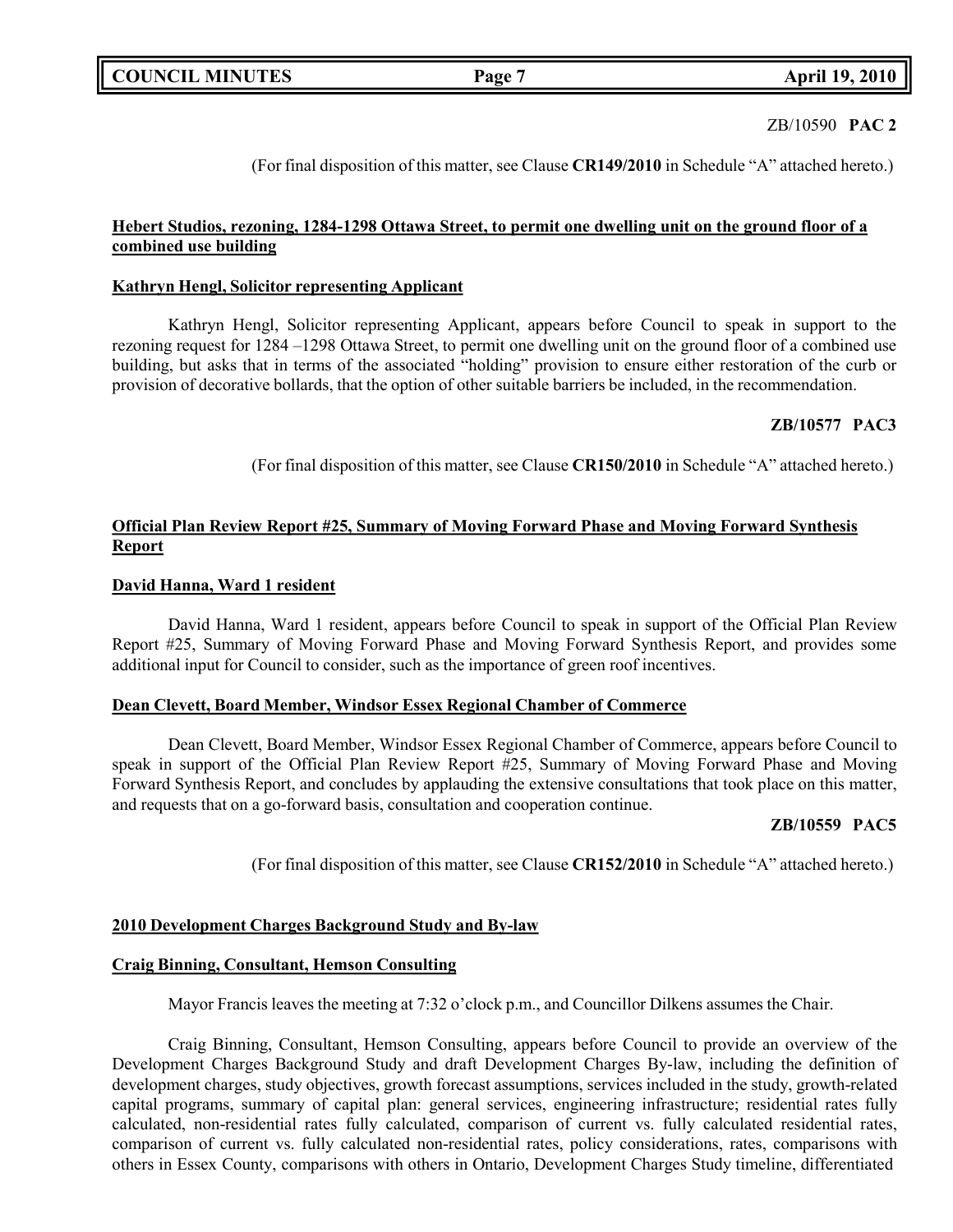non-residential charge, industrial exemption, phase-in of fully calculated rates, infill and intensification, and Brownfield redevelopment.

#### **Mike Dinchik, Executive Officer, Greater Windsor Home Builders' Association**

Mike Dinchik, Executive Officer, Greater Windsor Home Builders' Association, appears before Council to state that the Association is in full support of the Development Charges Background Study and draft by-law, and respectfully requests that Council adopt it in its entirety.

Mayor Francis returns to the meeting at 7:52 o'clock p.m., and Councillor Dilkens returns to his seat at the Council table.

#### **GPL/3905 1**

(For final disposition of this matter, see Clause **CR138/2010** in Schedule "A" attached hereto.)

# **Yong Tian, rezoning, 227 Bridge Avenue, convert the existing residential unit to provide 6 bedrooms and requests a site specific amendment to permit a lodging house use**

#### **Linda McLean, Ward 2 resident**

Linda McLean, Ward 2 resident, appears before Council to state that with regards to the rezoning application for 227 Bridge Avenue to convert the existing residential unit to provide for 6 bedrooms and a site specific amendment to permit a lodging house use, it is important to note that there is an insufficient parking supply in the area in its current form, therefore creating hardship in terms of accommodations for the area residents.

#### **Marilyn Woodison, Ward 2 resident**

Marilyn Woodison, Ward 2 resident, appears before Council to speak in opposition to the rezoning application for 227 Bridge Avenue to convert the existing residential unit to provide for 6 bedrooms and a site specific amendment to permit a lodging house use, stating that there are significant issues already in terms of insufficient amount of parking, and concludes by also stating that there are various by-law enforcement issues in existence that need to be addressed.

#### **ZB/10559 PAC4**

(For final disposition of this matter, see Clauses **CR151/2010 and CR152/2010** in Schedule "A" attached hereto.)

#### **Request for Proposals – Parking Enforcement Services**

#### **Jean Fox, President, CUPE Local 543**

Jean Fox, President, CUPE Local 543, appears before Council to state that with regards to the Request for Proposals for Parking Enforcement Services, given that there was a low response rate, compliance issues and administrative change in the in the oversight of the process, it is therefore incumbent on Council to not consider any of the bids received, and to not pursue the matter any further.

#### **Lisa Sajatovich, Provincial Offences Officer**

Lisa Sajatovich, Provincial Offences Officer, appears before Council to reiterate opposition to the Request for Proposals for Parking Enforcement Services, stating that the best officers are already doing this service, in essence helping collect the revenue necessary to pay for this service, and that contracting out will result in pure profits at the expense of the quality of service and flexibility that is needed.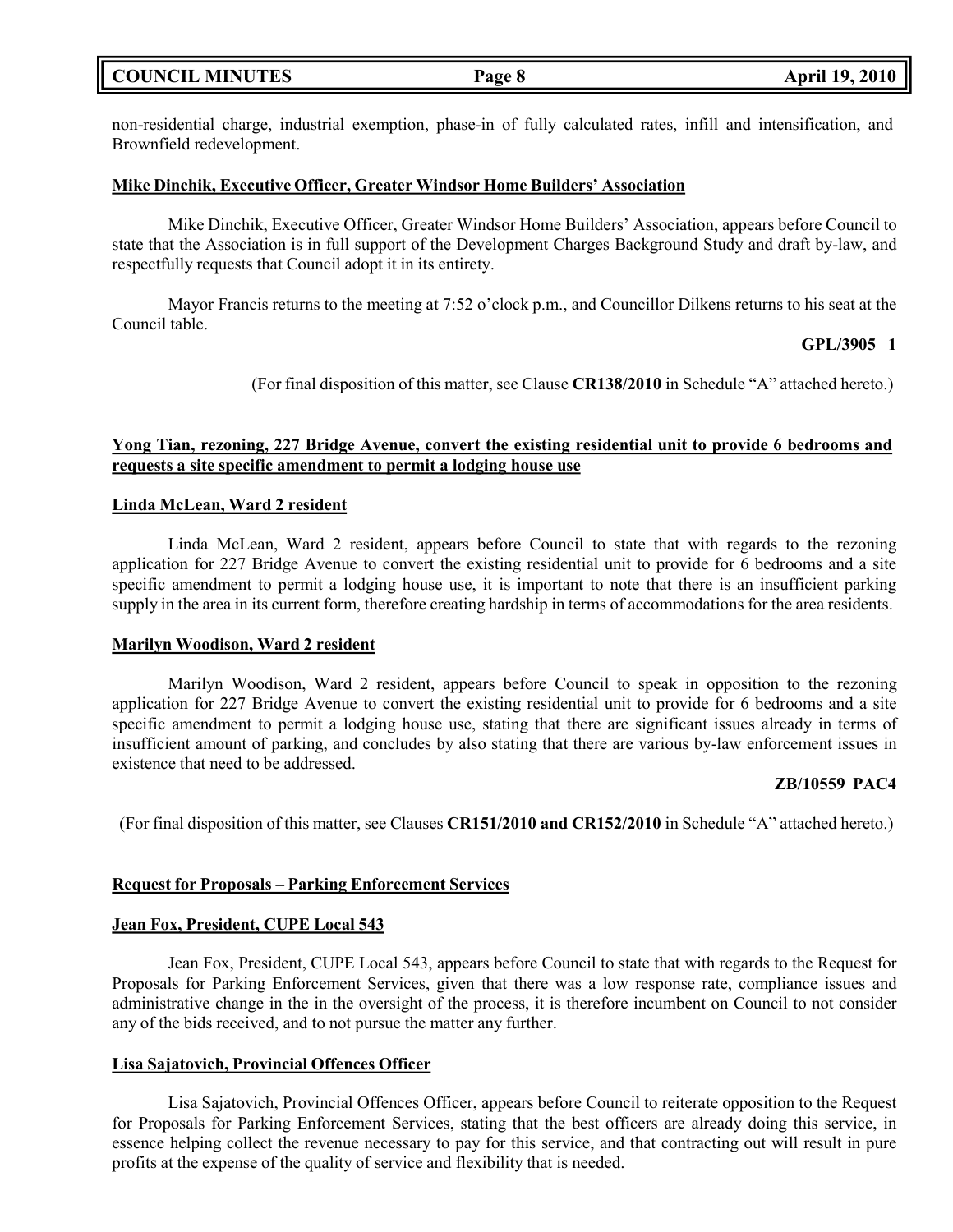# **COUNCIL MINUTES Page 9 April 19, 2010**

# **Lt. Col. Morris Brause, CEO and Rick Luden, Operations Officer, Commissionaires Windsor**

Lt. Col. Morris Brause, CEO and Rick Luden, Operations Officer, Commissionaires Windsor, appear before Council to state that the Request for Proposals for Parking Enforcement Services has been fair and detailed, and concludes by requesting that their proposal as a non-profit group, be given full consideration.

Moved by Councillor Lewenza, seconded by Councillor Jones,

That Administration, at the conclusion of the issuance of tender in conjunction with a prequalification process for Parking Enforcement Service Services, PREPARE a report for Council's consideration, providing all facts and information and to not make an overall administrative recommendation when submitting that report to Council.

The motion is **put** and is **lost**. Aye votes: Councillors Lewenza, Jones Postma, Halberstadt and Hatfield. Nay Votes: Councillors Brister, Gignac, Marra, Valentinis, Dilkens and Mayor Francis.

#### **AL/10528 10**

(For final disposition of this matter, see Clause **CR147/2010** in Schedule "A" attached hereto.)

#### **Brownfield Development Community Improvement Plan**

#### **Neil Robertson, Planner III, Policy & Special Studies; and Luciano Piccioni, President of RCI Consulting**

Mayor Francis leaves the meeting at 10:25 o'clock p.m., and Councillor Dilkens assumes the Chair.

Neil Robertson, Planner III, Policy & Special Studies, and Luciano Piccioni, President of RCI Consulting, appear before Council to provide an overview of the City of Windsor's Redevelopment Strategy and Community Improvement Plan, including the project summary, the Community Improvement Project Area, critical needs, incentive programs, Municipal Leadership Strategy, and the adoption and implementation of the Community Improvement Plan.

Mayor Francis returns to the meeting at 10:28 o'clock p.m., and Councillor Dilkens returns to his seat at the Council table.

#### **David Hanna, Ward 1 resident**

David Hanna, Ward 1 resident, appears before Council to speak in support of the Brownfield Development Community Improvement Plan, stating that it is long overdue, and provides some additional information on this subject matter for Council's information.

Moved by Councillor Hatfield, seconded by Councillor Halberstadt,

**M121–2010** That in accordance with Section 3.5 (b) of the Procedure By-law, the time of the meeting

**BE EXTENDED** beyond 11:00 o'clock p.m., to permit the continuation of the Agenda.

Carried unanimously.

#### **Z/8955 PAC1**

(For final disposition of this matter, see Clause **CR148/2010** in Schedule "A" attached hereto.)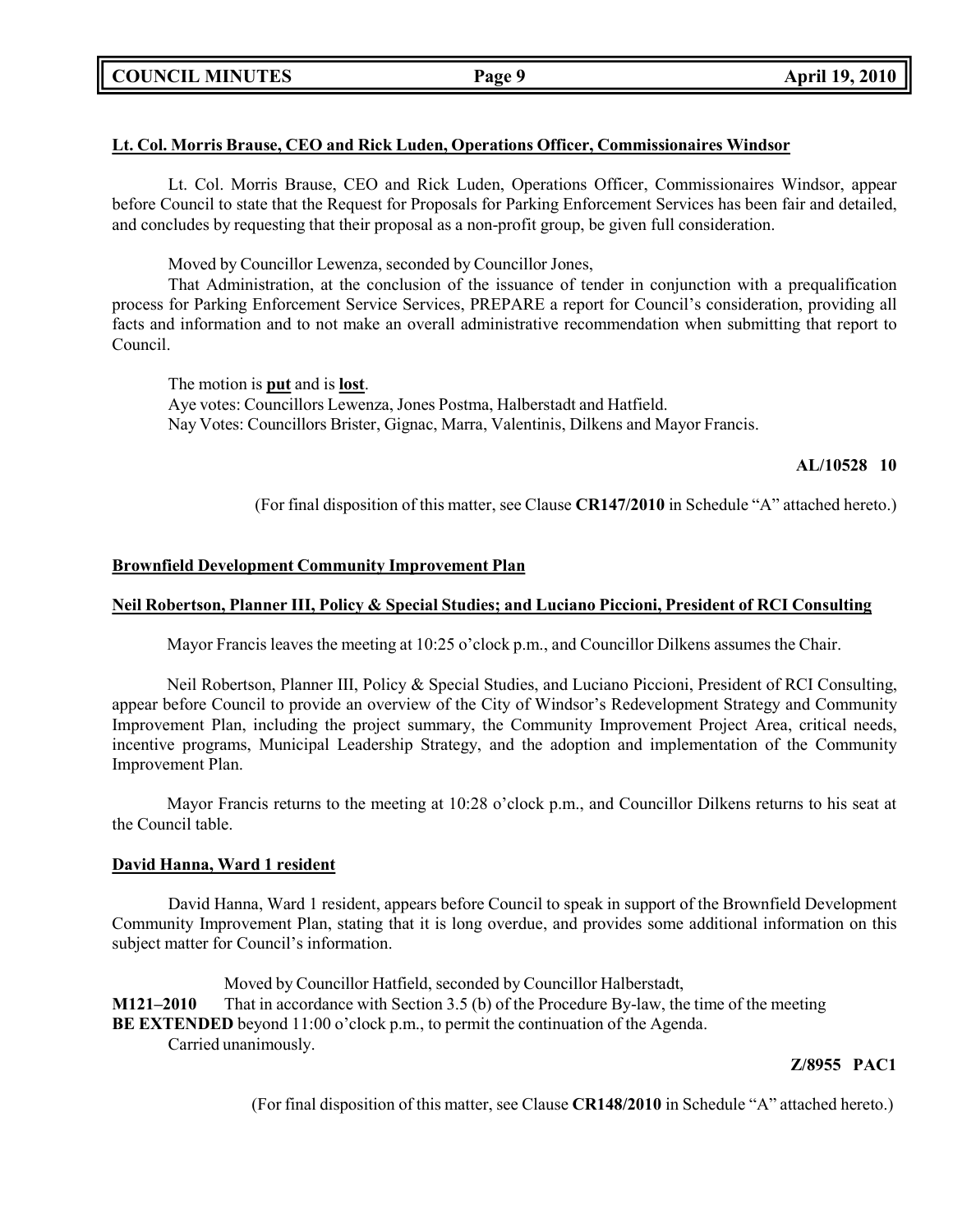|  | <b>COUNCIL MINUTES</b> |
|--|------------------------|
|--|------------------------|

# **Regular Business Items (for final disposition of these matters see Schedule "A" attached)**

Item 3 2919 Donnelly Street

### **Consideration of Committee Reports**

Moved by Councillor Gignac, seconded by Councillor Halberstadt, **M122-2010** That the report of the Striking Committee of its meeting held April 12, 2010 **BE ADOPTED** as presented.

> Carried. Councillor Postma was absent from the meeting when the vote was taken on this matter.

> > MB2010

#### **By-laws**

Moved by Councillor Hatfield, seconded by Councillor Jones, That the following By-law No. 60-2010 be introduced and read a first and second time: 60-2010 "A BY-LAW TO CONFIRM THE PROCEEDINGS OF THE COUNCIL OF THE CORPORATION OF THE CITY OF WINDSOR AT ITS MEETING HELD ON THE NINETEENTH DAY OF APRIL, 2010"

Carried.

Councillor Postma was absent from the meeting when the vote was taken on this matter.

Moved by Councillor Lewenza, seconded by Councillor Marra,

That the Committee of the Whole does now rise and report to Council respecting the business items considered by the Committee:

- **1) Communication Items (as amended)**
- **2) Consent Agenda (as amended)**
- **3) Items Deferred**
- **Items Referred**
- **4) Consideration of the Balance of Business Items (see Schedule "A")**
- **5) Committee Reports (as presented)**
- **6) By-laws given first and second readings (as presented)**

Carried.

Councillor Postma was absent from the meeting when the vote was taken on this matter.

# **Notices of Motion**

None presented.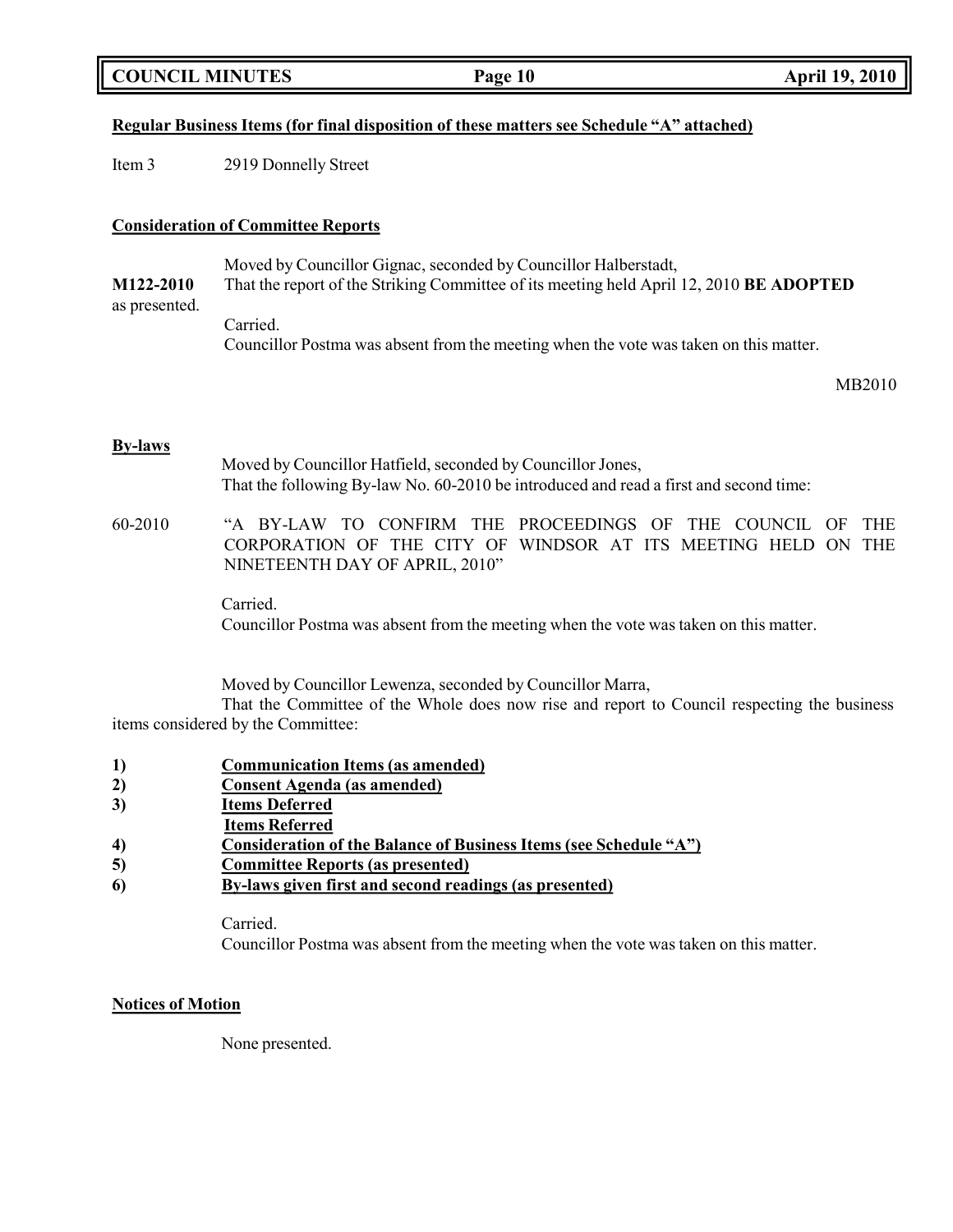# **COUNCIL MINUTES Page 11 April 19, 2010**

#### **Third Reading of By-laws**

Moved by Councillor Dilkens, seconded by Councillor Valentinis,

That the following By-law No. 60-2010, having been read a first and second time be now read a third time and finally passed and that the Mayor and Clerk **BE AUTHORIZED** to sign and seal the same notwithstanding any contrary provision of the Council.

Carried.

Councillor Postma was absent from the meeting when the vote was taken on this matter.

#### **Petitions**

None presented.

### **Council Questions**

Moved by Councillor Gignac, seconded by Councillor Halberstadt,

**M123-2010** That the Council Questions arising from the previous meeting of Council and listed by the Clerk **BE NOW CONSIDERED** for purposes of discussion, and further, that the Administration **BE DIRECTED** to proceed with the necessary actions to respond to the Council Questions consistent with Council's instructions.

Carried.

Councillor Postma was absent from the meeting when the vote was taken on this matter.

ACOQ2010

#### **Adjournment**

Moved by Councillor Hatfield, seconded by Councillor Jones, That this Council meeting stand adjourned until the next regular meeting of Council or at the call

# of the Mayor.

Carried. Councillor Postma was absent from the meeting when the vote was taken on this matter.

Accordingly, the meeting is adjourned at 11:02 o'clock p.m.

**MAYOR**

**CITY CLERK**

# **THIS IS A DRAFT COPY**

# **DEPUTY CITY CLERK/SENIOR MANAGER OF COUNCIL SERVICES**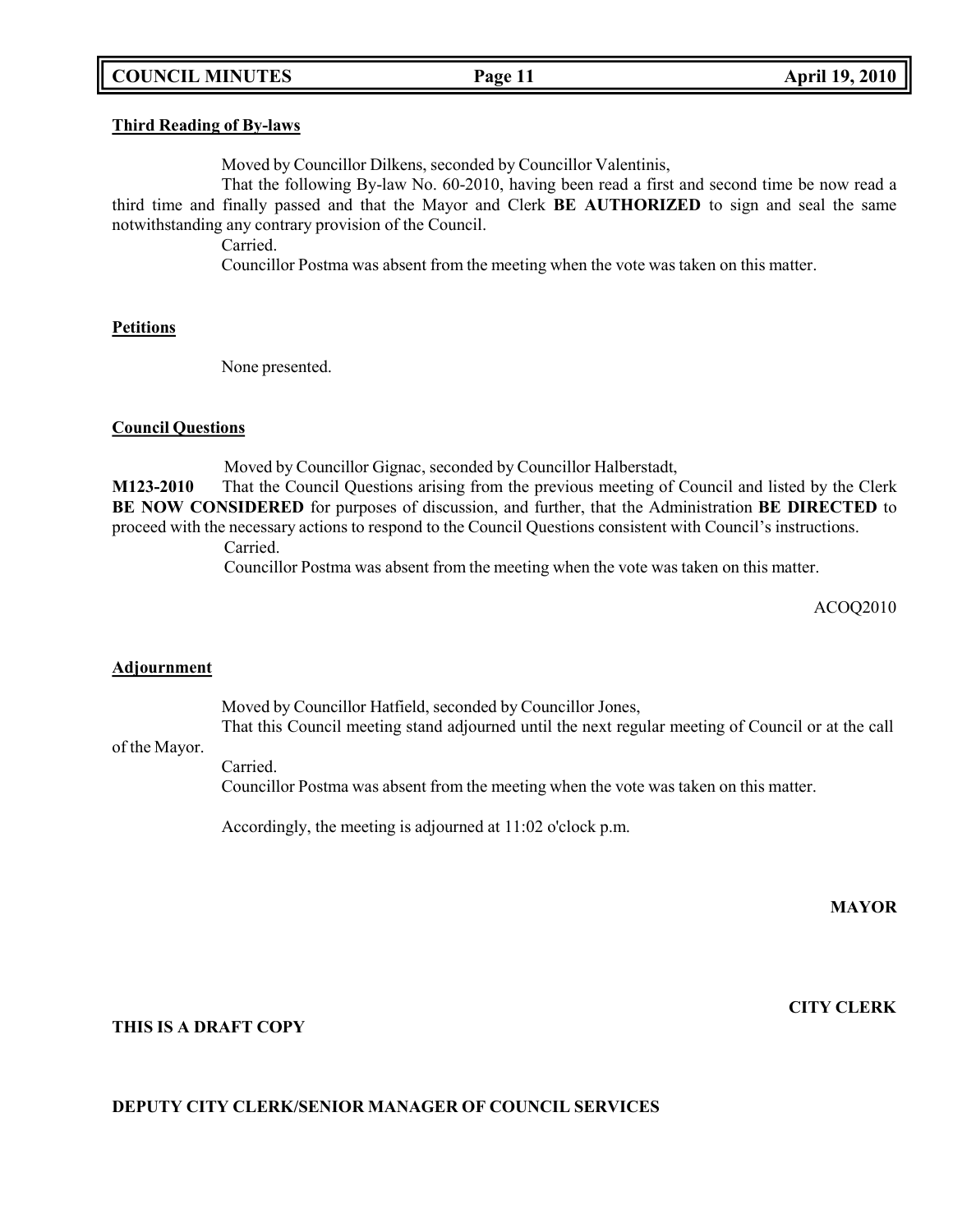# **COUNCIL MINUTES Page 12 April 19, 2010**

Hatfield Valentinis

#### CR138/2010

That Council **APPROVE** the March 2010 Development Charges Background Study and recommendations from the Development Charges Task Force, and that the Development Charges By-law **BE BROUGHT BACK** to Council for final approval prior to May 31, 2010.

Carried. Councillor Halberstadt voting nay.

Report Number 14577 GPL/3905 1

Internal Distribution Finance – Tony Ardovini Chief Financial Officer & City Treasurer City Solicitor

Postma Valentinis

#### CR139/2010

That the City Treasurer **BE AUTHORIZED** to amend the City's Tax Master Collector's Roll for the year 2010 to reflect the apportionment of unpaid taxes in accordance with the Municipal Act, 2001 as a result of the apportioning of a single assessed parcel of land to two (2) newly created and separately assessed parcels of land.

Carried.

Report Number 14632 AF2010 C2

Internal Distribution Finance – Roger Lauziere Finance – Janice Guthrie Chief Financial Officer & City Treasurer

Jones Postma

# CR140/2010

That an exemption from the Interim Control By-law 19-2007 as amended by By-law 35-2008

**BE GRANTED** to Kevin Flood, the owner of the vacant property located at 2919 Donnelly Street, to allow the construction of a 3 unit townhouse with one garage per unit on condition that the Olde Sandwich Towne Community Improvement Plan, the Olde Sandwich Towne Supplemental Development and Urban Design Guidelines be incorporated into this development, and that approval of the Site Plan **BE DELEGATED** to Administration.

Carried.

**Internal Distribution** Planning – Kevin Alexander City Planner Chief Building Official City Solicitor Postma

Report Number 14622 ZB/9388 3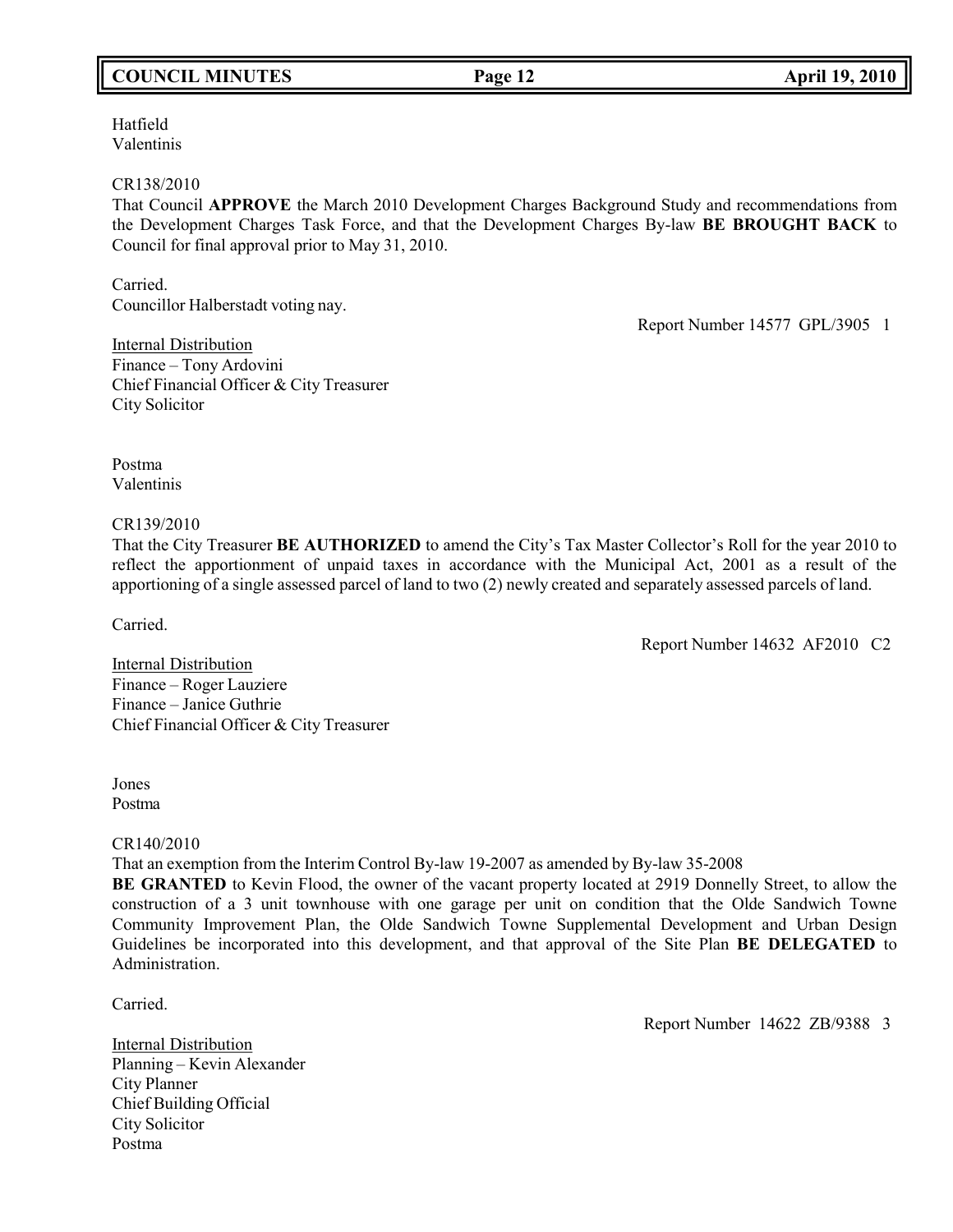# **COUNCIL MINUTES Page 13 April 19, 2010**

Valentinis

#### CR141/2010

That the report of the City Solicitor with respect to the Safer Communities – 1,000 Officers Partnership Program **BE RECEIVED** for information and that the Chief Administrative Officer and the City Clerk **BE AUTHORIZED** to execute the Safer Communities – 1,000 Officers Partnership Program Agreement with Her Majesty the Queen in Right of Ontario (2010-2012) as represented by the Minister of Community Safety and Correctional Services and the Windsor Police Services Board, in form satisfactory to the City Solicitor, and in financial content to the Chief Financial Officer and City Treasurer.

Carried.

Report Number 14631 SP/10110 C4

Internal Distribution City Solicitor Chief Financial Officer & City Treasurer Chief of Police

Postma Valentinis

### CR142/2010

That the report of the City Solicitor with respect to Province of Ontario's Community Policing Partnerships Program **BE RECEIVED** for information and that the Chief Administrative Officer and the City Clerk **BE AUTHORIZED** to sign the Agreement to extend Provincial funding to March 31, 2012 as a co-applicant with the Windsor Police Services Board, in form and content satisfactory to the City Solicitor in the general form of the attached agreement.

Carried.

Report Number 14627 SP/9846 C5

**Appendices** Agreement

Internal Distribution City Solicitor Chief Financial Officer & City Treasurer Chief of Police

Postma Valentinis

# CR143/2010

THAT City Council **APPROVE** the 2010 Business Improvement Area budgets as per the attached Schedule "A";

THAT City Council **AUTHORIZE** Administration to provide an installment not to exceed 50% of the approved budget to each Business Improvement Area with the remaining balance to be provided upon finalization of the 2010 BIA levy rates.

Carried.

Mayor Francis discloses an interest and abstains from voting on this matter.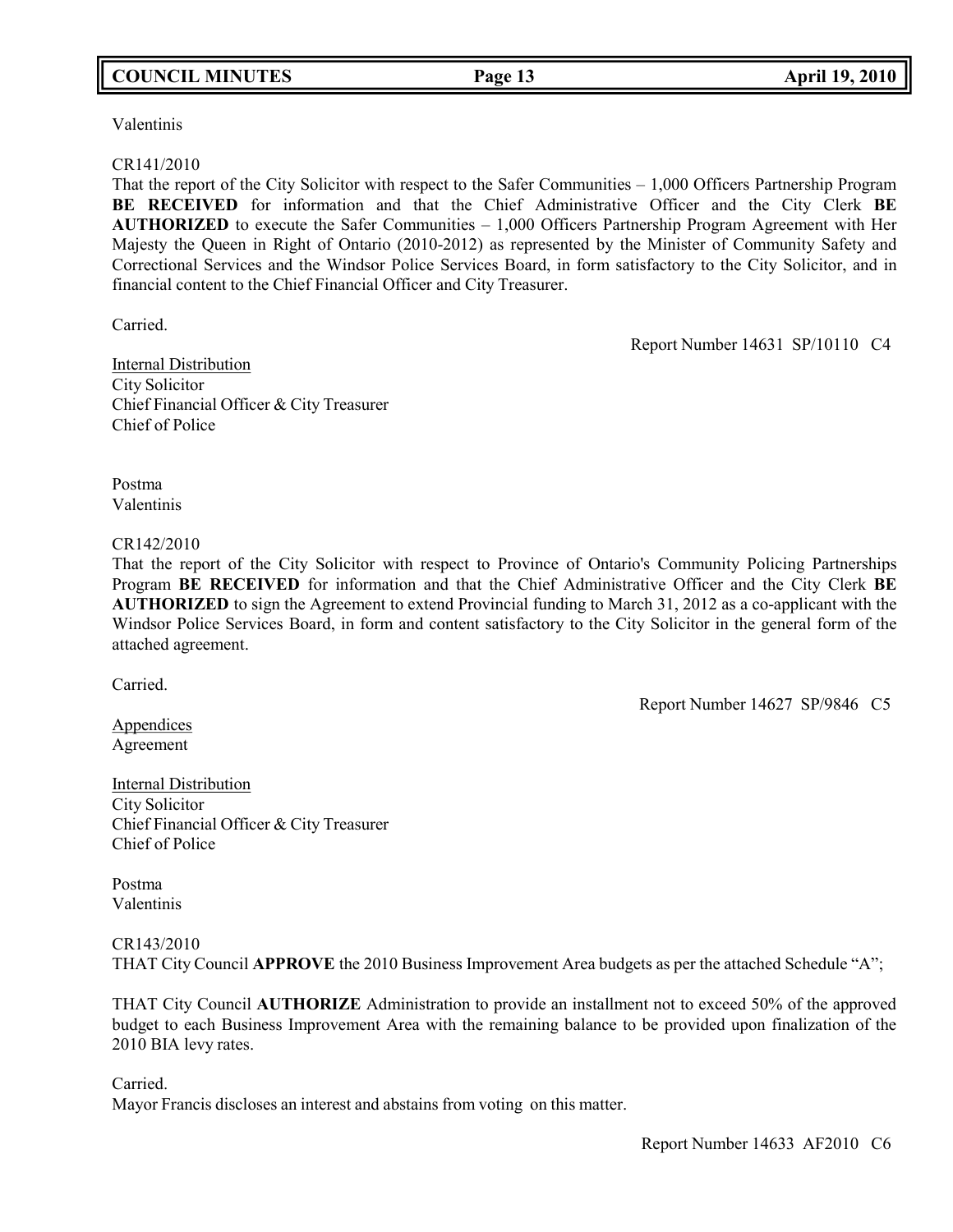# **COUNCIL MINUTES Page 14 April 19, 2010**

**Appendices** Business Improvement Area 2010 Budget Requests

Internal Distribution Finance – Jeff Bradie Finance – Janice Guthrie Chief Financial Officer & City Treasurer

Postma Hatfield

### CR144/2010

That the report of the Manager of Cultural Affairs dated March 8, 2010 entitled 'Museum Development Feasibility Study' **BE DEFERRED** to the May 3, 2010 meeting of Council to allow for all interested parties to review the material.

Carried.

Report Number 14636 APR/10168 7

Internal Distribution Manager of Cultural Affairs Executive Director of Recreation & Culture Community Development & Health Commissioner Chief Financial Officer & City Treasurer City Solicitor

Marra Lewenza

CR145/2010

That the report of the Manager of Cultural Affairs dated March 8, 2010 entitled 'Municipal Cultural Master Plan' **BE DEFERRED** to the May 3, 2010 meeting of Council to allow for all interested parties to review the material.

Carried.

Aye Votes: Councillors Marra, Lewenza, Halberstadt, Valentinis, Dilkens and Mayor Francis Nay Votes: Councillors Hatfield, Jones, Brister, Postma and Gignac

Report Number 14635 APR/10206 8

Internal Distribution Manager of Cultural Affairs Executive Director of Recreation & Culture Community Development & Health Commissioner Chief Financial Officer & City Treasurer

Postma Valentinis

CR146/2010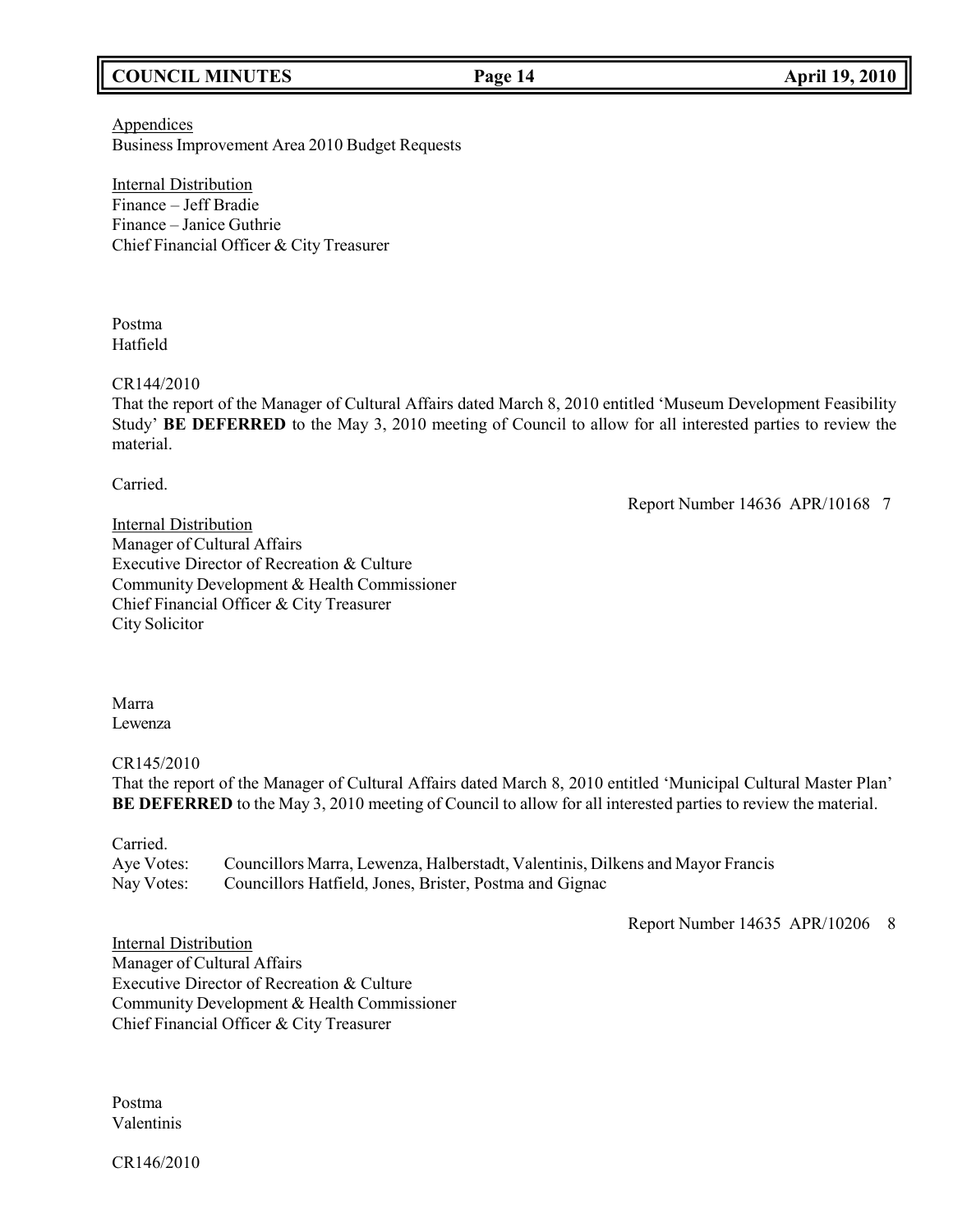# **COUNCIL MINUTES Page 15 April 19, 2010**

- I. That City Council **AUTHORIZE** the City Engineer to sign an agreement with Union Gas to allow for construction of a new sanitary sewer which will cross an existing Union Gas high pressure gas line on Walker Road as part of the Walker/Provincial Road ISF Project. The agreement will be prepared in technical content satisfactory to the City Engineer, financial content satisfactory to the City Treasurer and in form satisfactory to the City Solicitor and;
- II. That for future Public Works Capital Works projects Council **GRANT AUTHORITY** to the City Engineer to sign agreements with the various utility companies where City infrastructure will cross existing Utility and Railway Company's infrastructure. The agreements will be prepared in technical content satisfactory to the City Engineer, financial content satisfactory to the City Treasurer and in form satisfactory to the City Solicitor.

Report Number 14640 SW/10628 C9

Carried.

Internal Distribution City Engineer City Solicitor Chief Financial Officer & City Treasurer

# Brister Gignac

### CR147/2010

- **I.** That Administration **BE DIRECTED** to cancel the pending Request for Proposals for Parking Enforcement Services and return all unopened cost envelopes to the proponents; and
- **II.** That Administration **BE DIRECTED** to issue a tender in conjunction with a prequalification process for Parking Enforcement Services; and
- **III.** That Administration **BE DIRECTED** to set the contract available to be awarded under the tender for a period of five years as opposed to three years; and
- **IV.** That Part I of Council Resolution 409/2009 relating to the issuance of a Request for Proposals **BE RESCINDED.**

Carried.

At the request of Councillor Brister a recorded vote is taken. RESULTS OF RECORDED VOTE.

| Aye Votes | Councillors Brister, Gignac, Postma, Halberstadt, Hatfield, Marra, Valentinis, |
|-----------|--------------------------------------------------------------------------------|
|           | Dilkens and Mayor Francis                                                      |
| Nay Votes | Councillors Jones and Lewenza                                                  |
| Abstain   | None                                                                           |
| Absent    | None                                                                           |

Report Number 14648 AL/10528 10

Internal Distribution Manager of Purchasing & Risk Management City Solicitor City Engineer Executive Director of Human Resources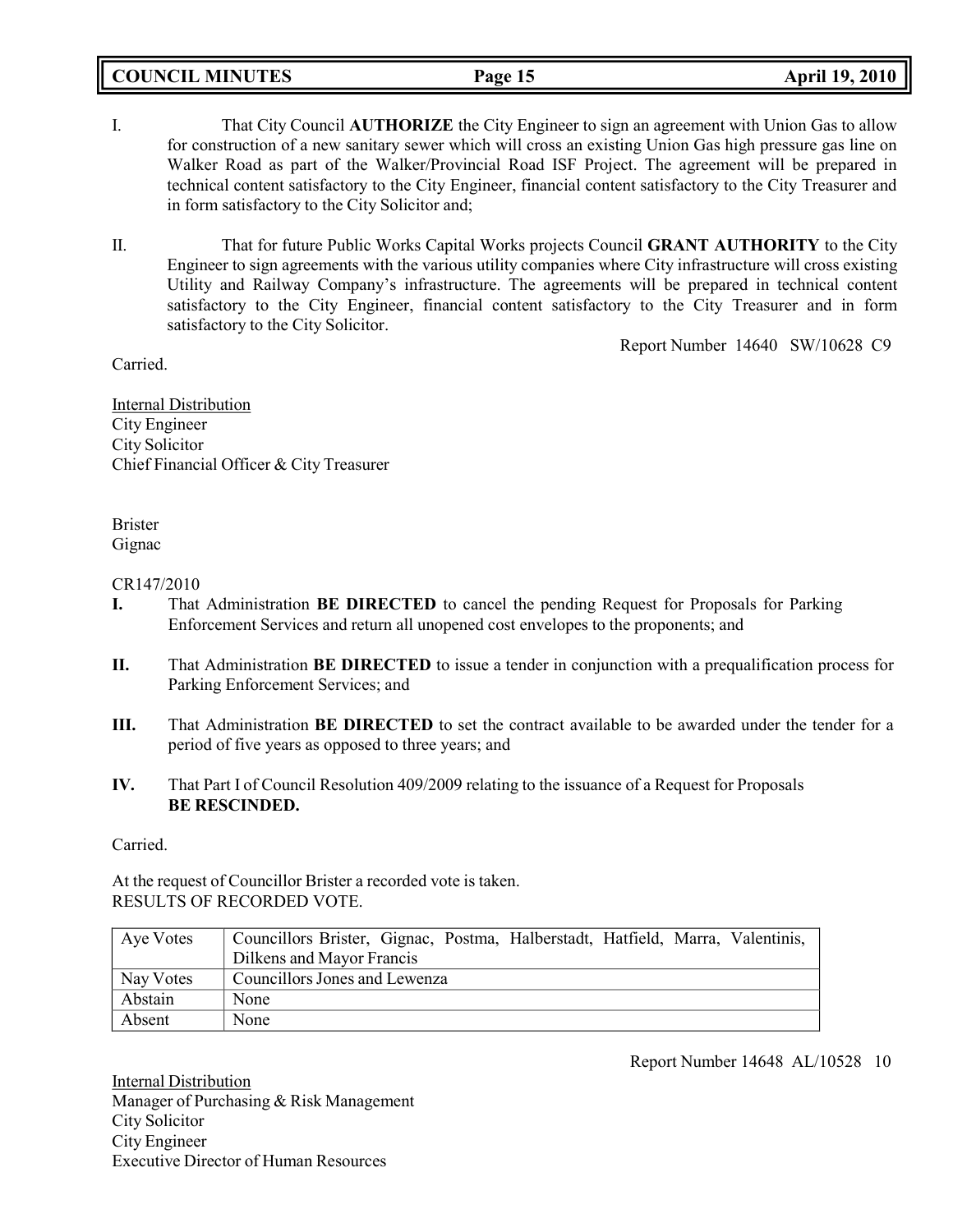# **COUNCIL MINUTES Page 16 April 19, 2010**

### Chief Financial Officer & City Treasurer Executive Director of Operations Licence Commissioner

Marra Halberstadt

CR148/2010

- I THAT the entire urban area of the City of Windsor (Appendix A), as amended from time to time, **BE DESIGNATED** as the Community Improvement Project Area under Section 28(2) of the *Planning Act*, and that the City Planner **BE DIRECTED** to prepare the necessary by-law for the final adoption of the Community Improvement Project Area;
- II THAT the City of Windsor Brownfield Redevelopment Strategy (Appendix B) **BE ADOPTED** as the City's official strategy for encouraging the redevelopment of contaminated properties (i.e. brownfields) and background document supporting the City of Windsor Brownfield Redevelopment Community Improvement Plan;
- III THAT the City of Windsor Brownfield Redevelopment Community Improvement Plan (Appendix C) **BE ADOPTED,** and that the City Planner **BE DIRECTED** to prepare the necessary by-law for final adoption of the Community Improvement Plan;
- IV THAT the City Planner **BE DIRECTED** to prepare the Official Plan Amendments (Appendix D) recommended by the Planning Policies Report to encourage the redevelopment of Brownfields in Windsor;
- V THAT the Development Charges Exemption Program **BE APPROVED**, and that Administration **BE DIRECTED** to amend the Development Charges By-law in order to implement the Development Charges Exemption Program described in the City of Windsor Brownfield Redevelopment Community Improvement Plan; and,
- VI THAT the City Planner **BE DIRECTED** to prepare the marketing materials and strategy for marketing the financial incentive programs included in the City of Windsor Brownfield Redevelopment Community Improvement Plan.

Carried.

Councillor Postma was absent from the meeting when the vote was taken on this matter.

Report Number 14571 Z/8955 PAC 1

**Internal Distribution** City Planner Acting Manager of Development Chief Building Official City Engineer City Solicitor Zoning Clerk - Council Services Manager of Business Administration - Licensing Marra Dilkens

CR149/2010

That an amendment to Zoning By-law 8600, requested by MRB Hardware of Windsor, **BE APPROVED** changing the zoning of the N Pt Lot 57, S Pt Lot 59 and Lot 58, Registered Plan 831 (situated on the east side of Aubin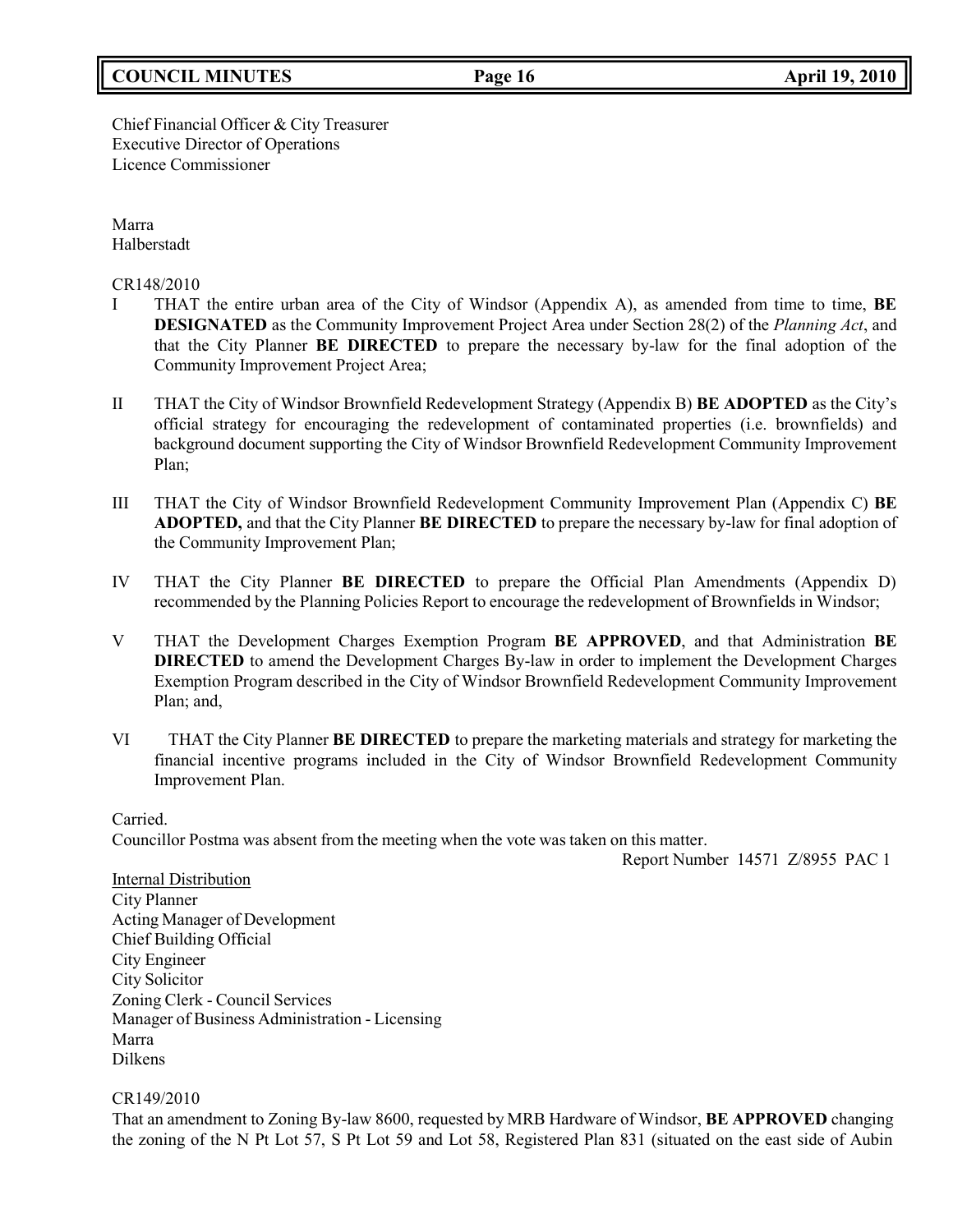# **COUNCIL MINUTES Page 17 April 19, 2010**

Road, north of Seminole Street) from RD1.3 to CD2.2 and by further adding a site specific provision on the following basis:

- i) Minimum building setback from the Aubin Road right-of-way shall be 3.0 metres;
- ii) Provision of a wood screening fence with a minimum height of 1.8 metres along the north property line between the carport at 1482 Aubin Road and the east property line;
- iii) the required exterior finish of the builidng duplicate the brick pattern and color shall duplicate the brick pattern and color on the existing building at 3930 Seminole Street;
- iv) that Section 25 (6) (a), (b) and (e) shall not apply to any parking spaces adjacent to a building wall. Painted lines shall be provided to indicate the westerly limit of the parking space.

### Carried.

Councillors Postma and Hatfield were absent from the meeting when the vote was taken on this matter.

Report Number 14629 ZB/10590 PAC 2

Internal Distribution City Planner Manager of Development Chief Building Official City Engineer City Solicitor Zoning Clerk - Council Services Manager of Business Administration - Licensing

Hatfield Valentinis

# CR150/2010

That an amendment to Zoning By-law 8600 requested by Hebert Studios **BE APPROVED** changing the zoning of the northerly 59' of Lot 679 and Part of Lot 680 (easterly 15 feet 8 inches), Plan 648 (R10141719), by adding a site specific provision to permit one dwelling unit on the ground floor of a combined use building, with no additional parking, with an associated 'Holding' provision placed to ensure either restoration of the curb or provision of decorative bollards or other suitable barriers provided to the satisfaction of Public Works Department and Manager of Urban Design, on the west side of Hall Avenue to prevent the continued use of the boulevard for parking.

Carried.

Internal Distribution City Planner Manager of Development Chief Building Official City Engineer City Solicitor Zoning Clerk - Council Services Manager of Business Administration - Licensing Report Number 14628 ZB/10559 PAC 3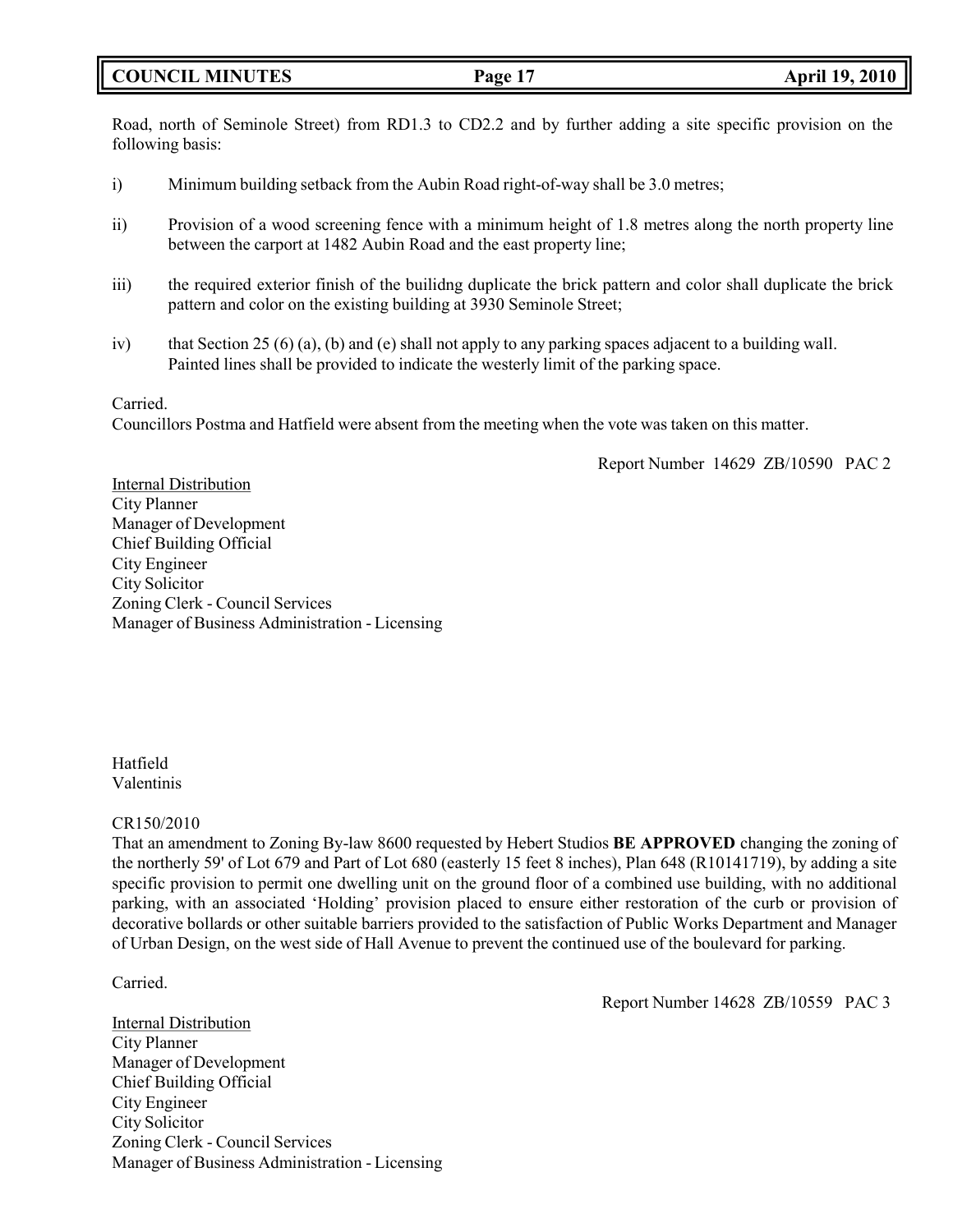Jones Postma

CR151/2010

That the application of Yong Tian for an amendment to Zoning By-law 8600, changing the zoning of the North Part of Lot 17, all according to Registered Plan 370, 227 Bridge Avenue (west side of Bridge Avenue south of Riverside Drive), by adding a site specific supplementary regulation to the By-law permitting a lodging house **BE DENIED** for the following reasons:

a) irregularities on the application itself (application indicates 6 rooms, but it appears there are 8 rooms);

b)overintensification of that subject neighbourhood and that particular block (including 2 other legal lodging houses, a high-rise apartment building with over 200 residents, 3 family homes, and approximately 6 other family homes that are being rented out to students, as well as the Women's Shelter).

Carried. Councillor Brister voting nay.

Report Number 14628 ZB/10559 PAC 4

Internal Distribution City Planner Manager of Development Chief Building Official City Engineer City Solicitor Zoning Clerk - Council Services Manager of Business Administration - Licensing

Marra Lewenza

# CR152/2010

That City Council **DIRECT** the Planning Department to initiate the review of the land use issues relating to Lodging House use with regards to the Official Plan Policy and relevant zoning regulations.

Carried.

Report Number 14628 ZB/10559 PAC 4

Internal Distribution City Planner Manager of Development Chief Building Official City Engineer City Solicitor Zoning Clerk - Council Services Manager of Business Administration - Licensing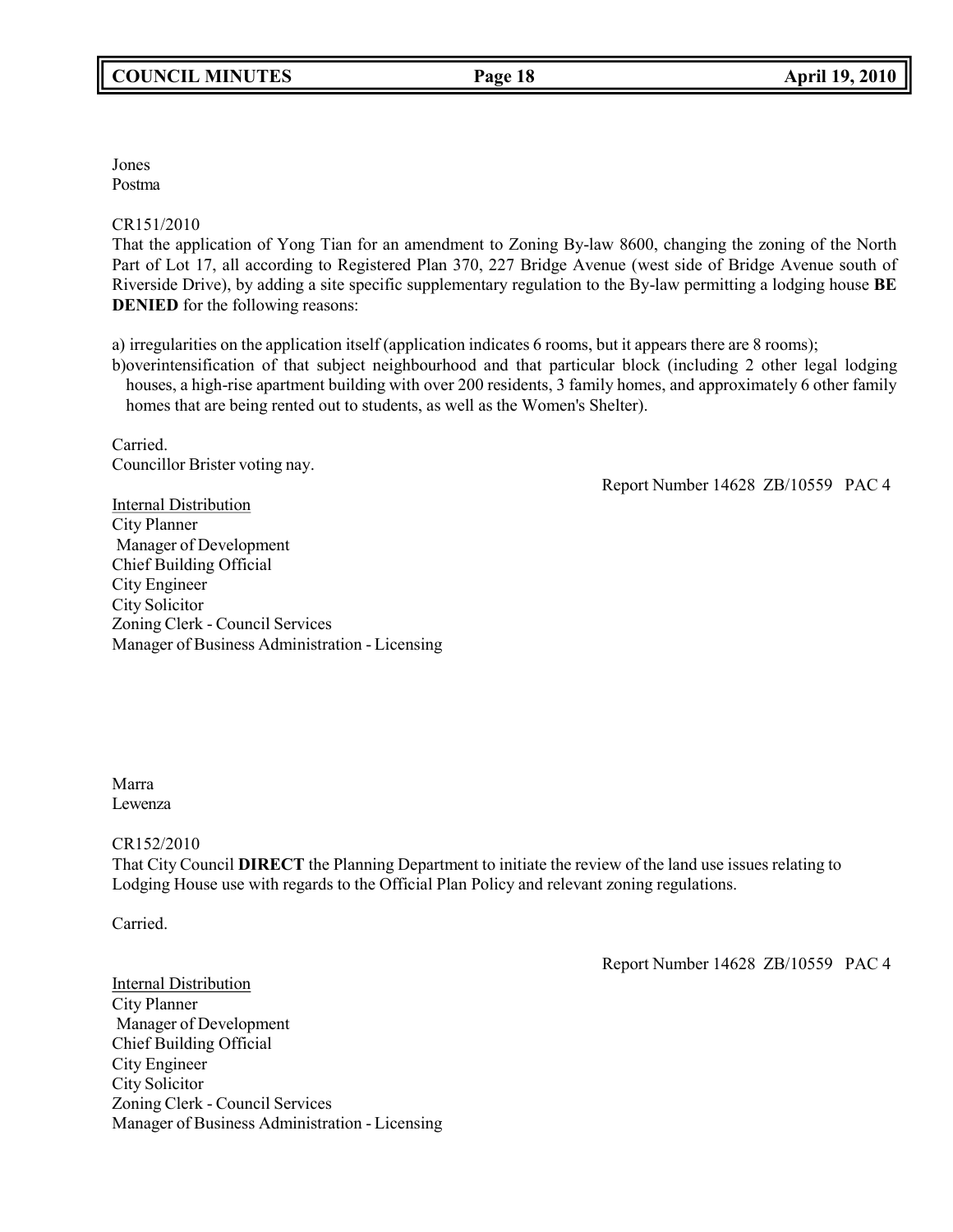Brister Hatfield

# CR153/2010

- **I** That the findings of Official Plan Review Report #25: Summary of Moving Forward Phase and Moving Forward Synthesis Report **BE ADOPTED**; and
- **II** That the "Moving Forward" phase of the Official Plan Review **BE DEEMED COMPLETE**; and
- **III** That the "Advancing Windsor's Vision" phase of the Official Plan Review **BE DEEMED COMPLETE** following the preparation of a "General" Official Plan Amendment; and
- **IV** That the Official Plan Amendments on the following topics **BE PREPARED** as part of the Planning Department's work program**:**
	- Urban Structure Plan;
	- Natural Heritage Policies;
	- Environmental Policies;
	- Land Use Policies; and
	- Land Use Designations.

Carried.

Report Number 14630 ZO/8949 PAC 5

Internal Distribution City Planner Manager of Development Chief Building Official City Engineer City Solicitor Zoning Clerk - Council Services Manager of Business Administration - Licensing